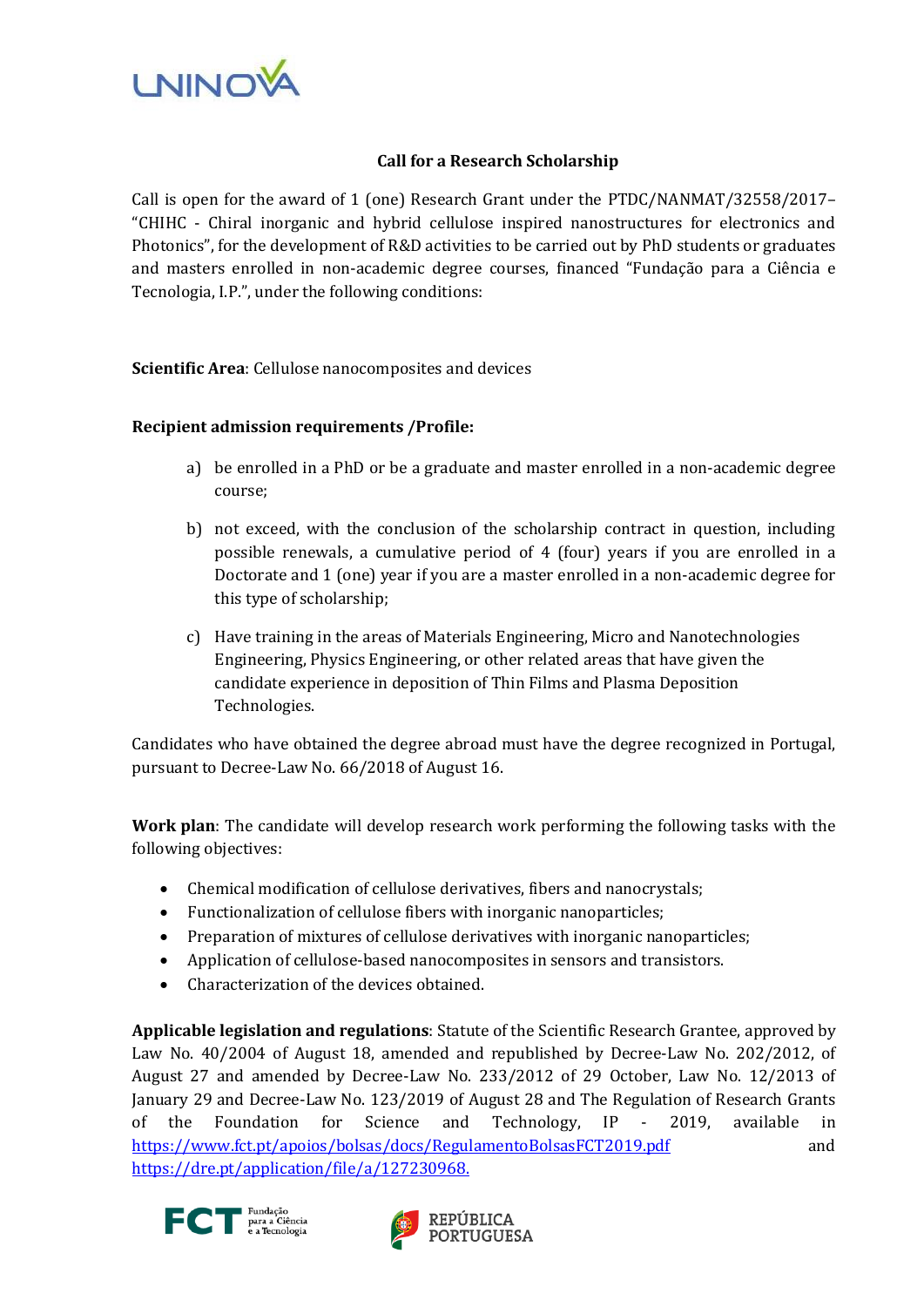

**Workplace :** The work will be carried out at uninova's facilities, in other facilities located on the FCT/NOVA Campus and/or in other facilities that may be necessary for its execution, under the scientific guidance of Dr. Luís Pereira. UNINOVA will be the contracting entity.

**Duration of the grant**: The grant will have a minimum duration of 7 months, possibly renewable within the duration of the project, provided that it does not exceed the period referred to in point (b) of the admission requirements and is scheduled to start in February, 2022.

**Monthly maintenance allowance amount**: The amount of the scholarship corresponds to  $\epsilon$  1 104.64, according to the table of values of the scholarships awarded by FCT, I.P. in the country (http://www.fct.pt/apoios/bolsas/valores).

The grantee also benefits from personal accident insurance during the period of granting the scholarship and may be reimbursed for voluntary social insurance equivalent to the 1st tier.

The scholarship will be paid monthly on the last business day of each month by bank transfer.

**Application deadline and form of submission of applications**: The competition is open for the period from 17 to 28 January 2022.

Applications must be formalised by submitting the following documentation:

- ... Letter of application;
- ... Curriculum Vitae;
- ... Motivation Letter;
- ... Certificate of Qualifications or declaration of commitment of honor on the ownership of the respective academic degree according to draft available on the UNINOVA website [\(www.uninova.pt\),](http://www.uninova.pt/) in the Job Opportunities tab.

Upon contracting, the Certificate of Qualifications must be delivered;

- ... Informed consent statement duly dated and signed, according to the draft available on the UNINOVA website *(www.uninova.pt)*, in the Job Opportunities tab;
- ... Copy of ID;
- ... Other documents attesting to what was reported on the CV.

In the event of contractualization, the selected candidate must present the Proof of registration in a doctorate or in a course not conferring an academic degree.

Applications must be submitted to UNINOVA or submitted by email to [cenimat.secretariado@fct.unl.pt,](mailto:cenimat.secretariado@fct.unl.pt) and to [gestprojuni@uninova.pt](mailto:gestprojuni@uninova.pt) with the subject *BI-Mestre-CHIHC-04/2022*.

**Selection methods**: The selection methods to use will be as follows:

- Curriculum Vitae [50%];